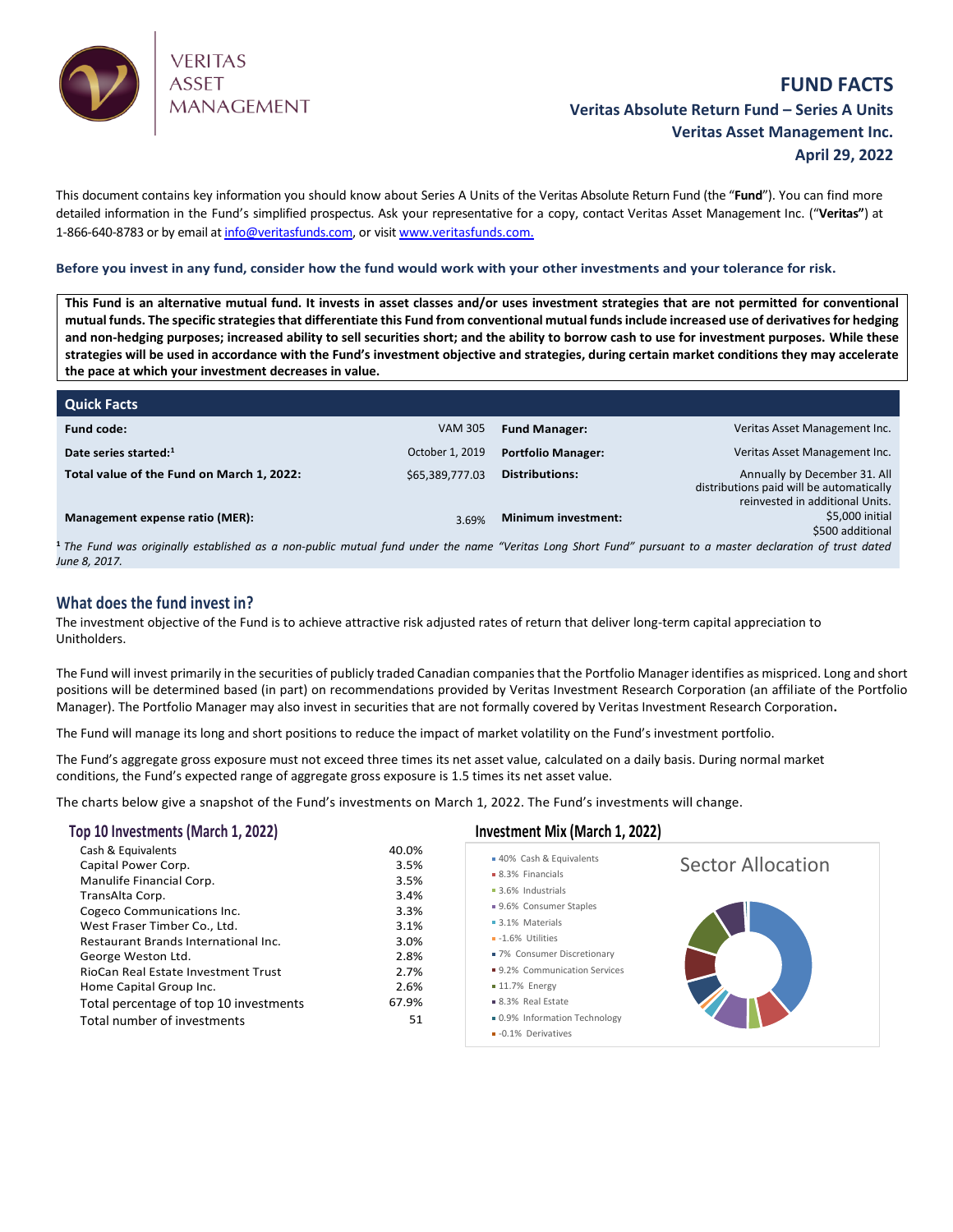# **How risky is it?**

The value of the Fund can go down as well as up. You could lose money.

One way to gauge risk is to look at how much a fund's returns change over time. This is called "volatility".

In general, funds with higher volatility will have returns that change more over time. They typically have a greater chance of losing money and may have a greater chance of higher returns. Funds with lower volatility tend to have returnsthat change less over time. They typically have lower returns and may have a lower chance of losing money.

#### Risk Rating

### **Veritas has rated the volatility of this Fund as medium.**

Thisrating is based on how much the Fund's returns have changed from year to year. It doesn't tell you how volatile the Fund will be in the future. The rating can change over time. A fund with a low risk rating can still lose money.



For more information about the risk rating and specific risks that can affect the Fund's returns, see *What are the Risks of Investing in the Fund* section of the Fund's simplified prospectus.

#### No guarantees

Like most mutual funds, this Fund doesn't have any guarantees. You may not get back the money you invest.

## **How has the Fund performed?**

This section tells you how Series A Units of the Fund have performed since its inception. Returns are after expenses have been deducted. These expenses reduce the Fund's returns.

#### Year-by-year returns

This chart shows how the Series A Units of the Fund performed over its two full calendar years of existence. The range of returns and change from year to year can help you assess how risky the Fund has been in the past. It does not tell you how the Fund will perform in the future.



#### Best and worst 3-month returns

This table shows the best and worst returns for Series A Units of the Fund in a 3-month period over the past two years. The best and worst 3-month returns could be higher or lower in the future. Consider how much of a loss you could afford to take in a short period of time.

|                    | Return  | 3 months<br>ending | If you invested<br>\$1,000 at the<br>beginning of the<br>period |
|--------------------|---------|--------------------|-----------------------------------------------------------------|
| <b>Best Return</b> | 12.3%   | May 31, 2021       | Your investment<br>would rise to<br>\$1,123.                    |
| Worst Return       | $-7.6%$ | June 30, 2020      | Your investment<br>would decrease to<br>\$924.                  |

#### Average return

The annual compounded rate of return of Series A units of the Fund was 11.6% since inception as of December 31, 2021. If you had invested \$1,000 in this class of units at inception, your investment would now be worth \$1,281.

# **Who is this Fund for?**

### Investors who:

- Plan to invest for the medium term or longer
- Want access to research-driven investing
- Want to gain exposure to an actively managed portfolio of Canadian equities,
- Seek capital protection in volatile markets; and
- Are comfortable with a medium risk level**.**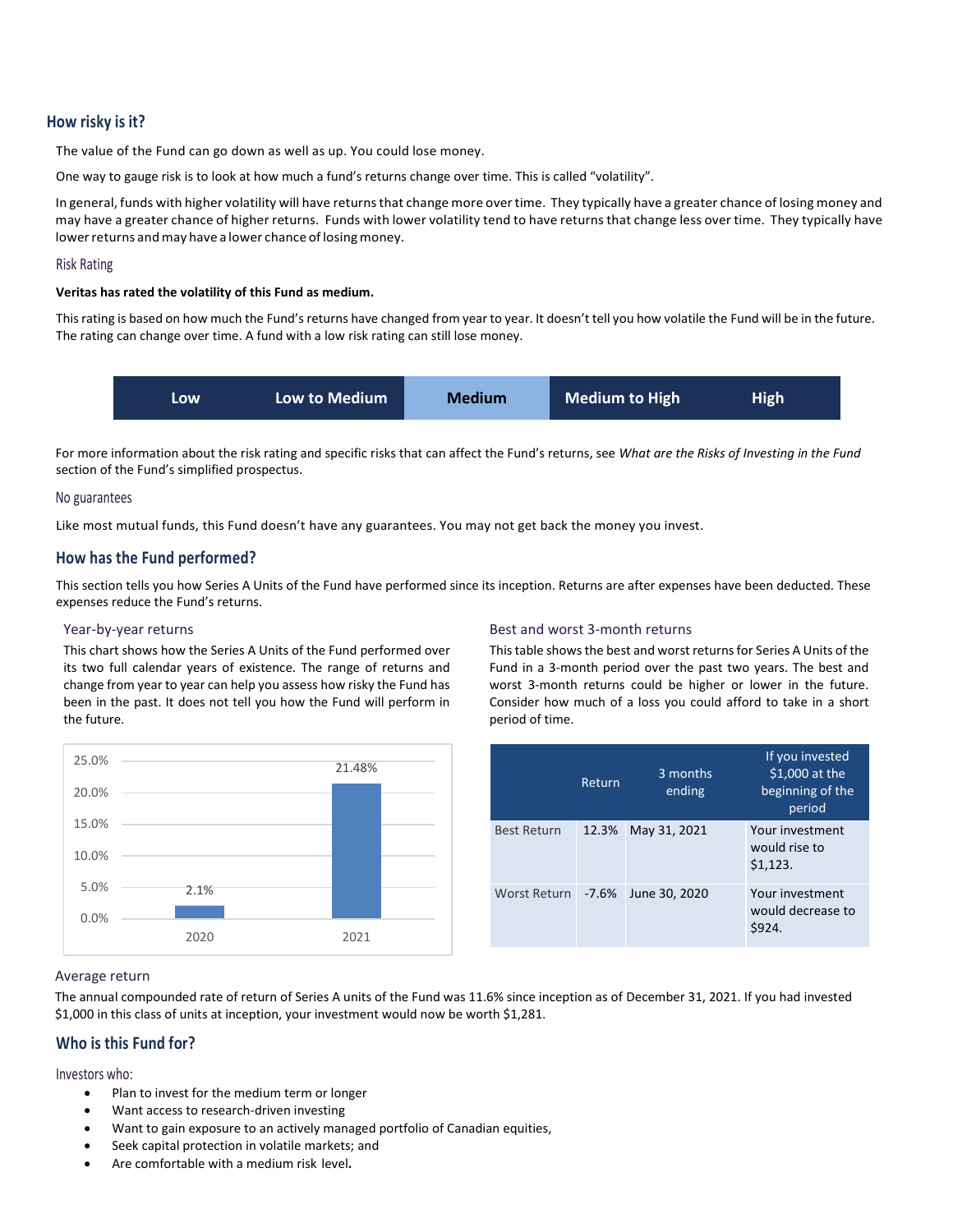# **A word about tax**

In general, you'll have to pay income tax on any money you make on a fund. How much you pay depends on the tax laws where you live and whether or not you hold the Fund in a registered plan, such as a Registered Retirement Savings Plan or a Tax-Free Savings Account.

Keep in mind that if you hold your fund outside a registered plan, fund distributions are included in your income for tax purposes, whether you get them in cash or have them reinvested. If you hold your fund inside a registered plan, you will include fund distributions and other amounts you withdraw from your registered plan in your income for tax purposes. Different rules apply for Tax-Free Savings Accounts.

# **How much does this cost?**

The following table shows the fees and expenses you could pay to buy, own and sell Series A Units of the Fund.

The fees and expenses – including any commissions – can vary among series of a fund and among funds. Higher commissions can influence representatives to recommend one investment over another. Ask about other funds and investments that may be suitable for you at a lower cost.

# Sales charges

You may have to pay a sales charge when you buy Series A Units of the Fund.

| Sales Charge         |                                   | What you pay                            | <b>How it works</b>                                                                                                                                                              |
|----------------------|-----------------------------------|-----------------------------------------|----------------------------------------------------------------------------------------------------------------------------------------------------------------------------------|
|                      | In percent $(\%)$                 | in dollars (\$)                         |                                                                                                                                                                                  |
| Initial sales change | $0 - 3%$ of the<br>amount you buy | \$0 - \$30 for every<br>\$1,000 you buy | • You and your representative decide on the rate.<br>• The initial sales charge is deducted from the amount you buy.<br>• It goes to your representative's firm as a commission. |

Fund expenses

You don't pay these expenses directly. They affect you because they reduce the Fund's returns.

The Fund's expenses are made up of the management fee, operating expenses and trading costs. The Fund's Series A annual management fee is 2.50% of the Fund's Series A value.

As of December 31, 2021, the Fund's expenses were 3.90% of its value. This equals \$39.00 for every \$1,000 invested.

| ANNUAL RATE (AS A % OF THE FUND'S VALUE)                                                                                                   |       |
|--------------------------------------------------------------------------------------------------------------------------------------------|-------|
| Management expense ratio (MER)<br>This is the total of the Series A Units' share of the management fee and operating expenses of the Fund. | 3.69% |
| Trading expense ratio (TER)<br>These are the Fund's trading costs.                                                                         | 0.21% |
| <b>Fund expenses</b>                                                                                                                       | 3.90% |

More about the trailing commission

The trailing commission is an ongoing commission. It is paid for as long as you own the Fund. It is for the services and advice that your representative and their firm provide to you.

Veritas pays the trailing commission to your representative's firm. The trailing commission is paid from the Fund's management fee and is based on the value of your investment. In respect of Series A Units of the Fund, the trailing commission payable is 1.00% of the value of your investment each year, which equals \$10 each year on every \$1,000 invested.

# Other fees

You may have to pay other fees when you buy, hold or sell Units of the Fund.

| Fee                      | What you pay                                                                                 |
|--------------------------|----------------------------------------------------------------------------------------------|
| Short-term trading fee   | 5% of the value of Units you sell within 120 days of buying them. This fee goes to the Fund. |
| <b>Redesignation Fee</b> | Up to 2% of the value of the Units you redesignate. This fee goes to your representative.    |